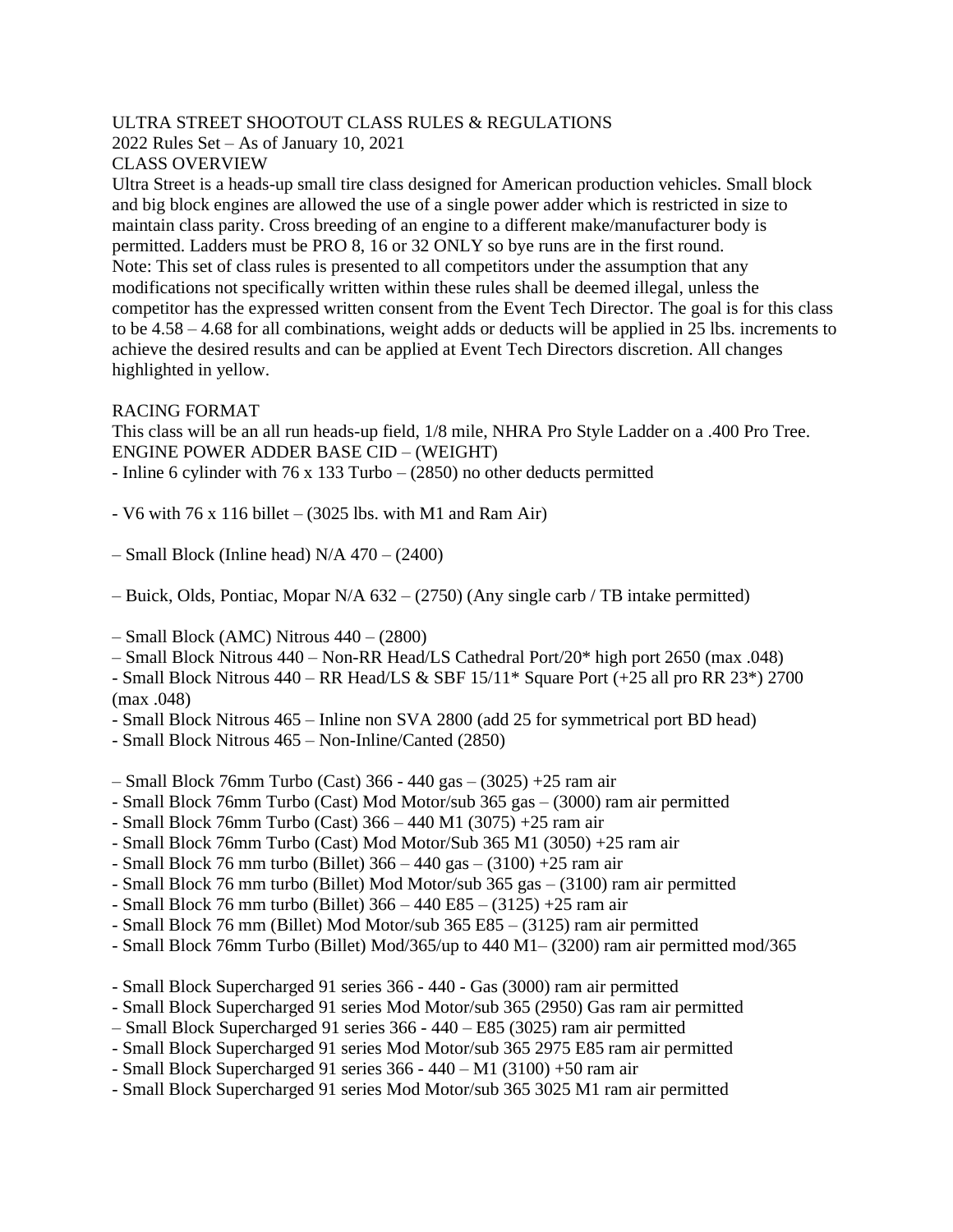- Small Block Vortech S/C 94 series 366 440 Gas (3050) ram air permitted
- Small Block Vortech S/C 94 series Mod Motor/sub 365 (3000) Gas ram air permitted
- Small Block Vortech S/C 94 series 366 440 E85 (3075) ram air permitted
- Small Block Vortech S/C 94 series Mod Motor/sub 365 (3025) E85 ram air permitted
- Small Block Vortech S/C 94 series 366 440 M1 (3125) +25 ram air
- Small Block Vortech S/C 94 series Mod Motor/sub 365 3075 M1 ram air permitted
- Small Block Supercharger 94 series 440 (Gas) 3100 +25 ram air
- Small Block Supercharged 94 series Mod Motor/sub 365 (3075) Gas ram air permitted
- Small Block Supercharger 94 series 440 (E85) +25 ram air
- Small Block Supercharged 94 series Mod Motor/sub 365 (3100) E85 ram air permitted
- Small Block Supercharged 94 series 440 (M1) (3275) ram air not permitted
- Small Block Supercharged 94 series Mod Motor/sub 365 (3150) M1 ram air permitted
- Small Block Supercharged Magnusson 2650 Roots -3150

-Small Block/Mod Motor/Coyote Supercharged 3.8L Whipple 3225 no ram air 3275 ram air no other adds or deducts M1 prohibited on this combination

-Small Block/Mod Motor/Coyote Supercharged 3.0L Whipple 3150 w/ram air no other adds or deducts M1 prohibited on this combination

 $-$  Big Block N/A 632 – (2650)

(big block with 9.8 standard deck height and conventional head) (add 2.5 lbs. per cu in over 589) – Big Block N/A 632 – (2650)

(big block Ford with standard deck height and conventional head) (over 589 add 75lbs.)

– Big Block N/A 632 – (2700)

(big block with tall deck height and conventional head) (over 589 add 75 lbs.)

– Big Block N/A 632 – (2725)

(big block with 9.8 standard height and big chief head) (add 2.5 lbs. per cu in over 589)  $-$  Big Block N/A 632 – (2750)

(big block with tall deck height and big chief head) (over 589 add 50 lbs.)

(big block Ford with standard deck height and non-conventional head) (over 589 add 50 lbs.)  $-$  Big Block N/A 632 – (2775)

(big block GM with Symmetrical port/non-conventional head) (over 589 add 50 lbs.)  $-$  Big Block N/A 632 – (2800)

(big block Ford with Pro Stock/Symmetrical type cylinder heads) (over 589 add 50 lbs.)

 $-$  Big Block Nitrous 588 Carb or EFI/.130 single plate  $-$  (3100) +25 with SR20 or  $=$ 

- Big Block Nitrous 588 Carb or EFI/.136 single jet plate –  $(3125)$  +25 with SR20 or =

- Big Block Nitrous 588 Carb or EFI w/fogger  $.044 - (3150) + 25$  with SR20 or =

- Big Block Nitrous 588 Carb or EFI w/fogger  $.046 - (3175) + 25$  with SR20 or =

– Buick, Olds, Pontiac, Mopar Nitrous 588 – (3050) (Mopar deduct 50 lbs.)(+ 25 lbs. for .048 jet) NOTE:

– Maximum CID for all small block N/A entries is 480 inches. (Add 7lbs per cu in over 470 up to 480 cu in.)

– Maximum CID for all small block Boosted entries is 440 inches.

– Maximum CID for all small block Nitrous entries is 465 inches. (+25 lbs. for .048 jet)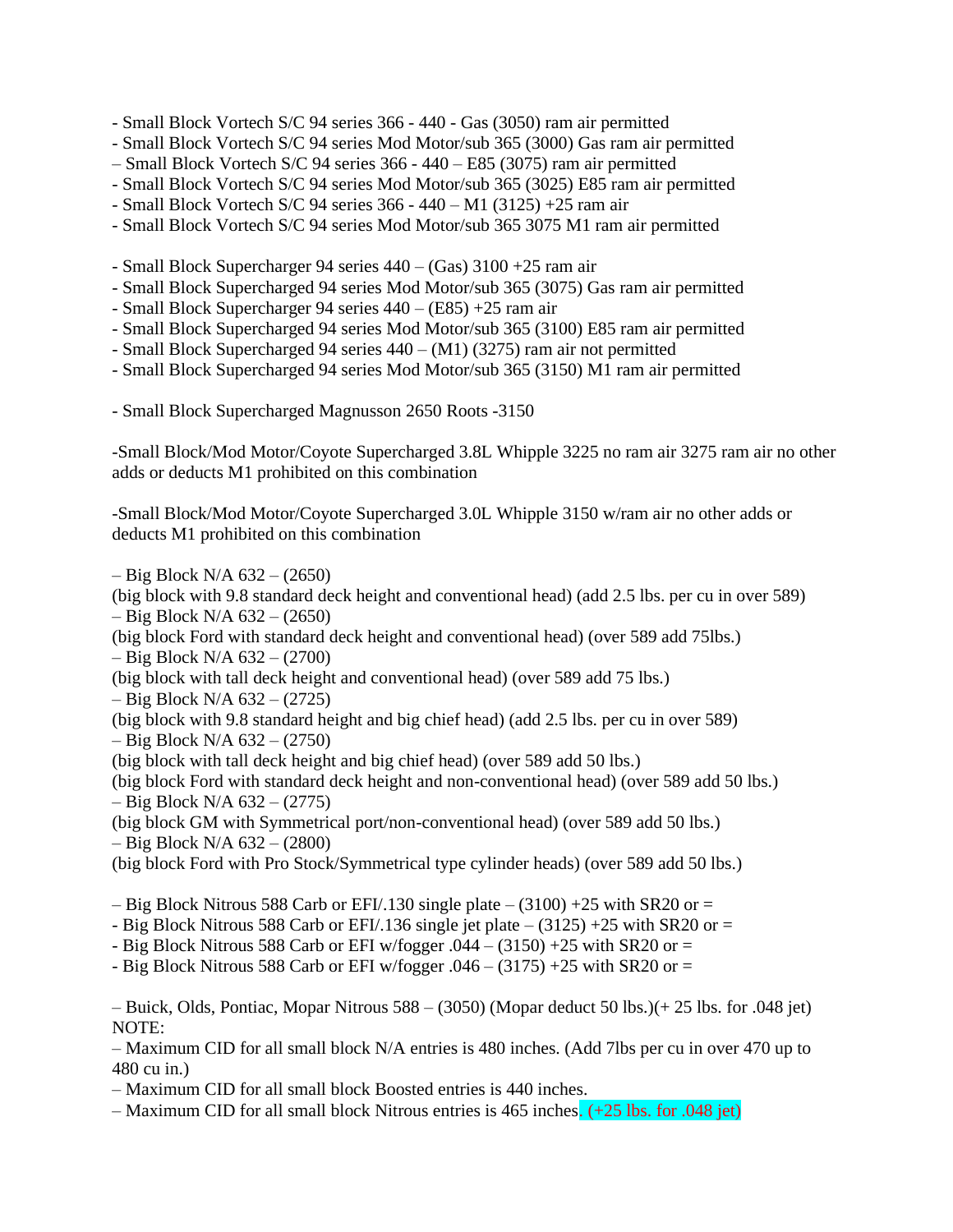– Maximum CID for all Big Block Naturally Aspirated combos is 632 inches.

- Maximum CID for big block Nitrous entries is 588 inches. (Deduct 50 lbs. for 540 and under)
- Maximum CID for Buick, Olds, Pontiac, Mopar Nitrous combinations is 588 inches.

– Buick, Olds, Pontiac, Mopar combinations are permitted Blower/Boosted applications. Blower combo will be 440 cu in with blow thru, belt, and E85 (3200 lbs)

– Any engine in question will be measured with a P&G gauge. A correction factor of 1.5% will be used. Competitors may be asked to remove a cylinder head for bore and stroke measurements should any discrepancies arise.

– All weights will be rounded down to the nearest 5lb. increment.

#### WEIGHT ADDITIONS/DEDUCTIONS

– For Cylinder Head adder and deducts refer to the Cylinder Head section. – — For Tire adder and deducts refer to the Tire Section.

- Add 25lbs for any boosted combo with billet upper/cast lower intake manifold (applies to billet elbow with larger than 4500 opening as well)

- SB LS square port 15deg / 12deg Boosted add 25lbs
- Add 25lbs for SB Nitrous over 440 unless built into base weights
- Add 50lbs for Boosted GEN III Hemi SBM.
- Add 50lbs boosted combo on M1 not specifically called out in combo weights.
- Add 50lbs for Cast Tunnel Ram/Sheet-metal/Dual Carbs on SB & BB N/A
- Add 25lbs for 4 link
- -- Deduct 25lbs (50 lbs.) for standard PTE Cast wheel turbo
- Deduct 25lbs for N/A BBC and N/A BBF and N/A BOP for NO forward facing scoop
- Deduct 25lbs for leaf spring rear suspension on BOP & Mopar
- Deduct 25 lbs. for pre-1964 body style and any A & B Body
- Deduct 50lbs for IRS unless Corvette on Pro Tire
- Deduct 50lbs for Belt driven centrifugal supercharger
- Deduct 50lbs for Non Intercooled boosted combos on gas
- Deduct 50lbs. for Single 4150 carb (SB N/A only)
- Deduct 50lbs for SB any plate or BOP/Mopar Single entry nitrous plate system (1 nitrous/1 fuel)
- Deduct 50 lbs. for any boosted combination with 8.2 deck
- Deduct 100lbs for Serpentine belt driven centrifugal supercharger
- Deduct 150lbs for 8.2 deck nitrous combo.
- Deduct 300lbs for Inline 6 and V6. (Unless otherwise noted)
- Deduct 200lbs if using nitrous with Turbo on Inline 6 and V6. (Unless otherwise noted)
- Deduct 500lbs from Cast 76 base for Turbo Inline 4

Unless Otherwise Noted-

Inline non stock valve angle not permitted on boosted combos

Any splayed or canted valve (non-inline) head not permitted on boosted combos

Small Block NOS Combos in NMCA/NMRA Permitted fwd facing hood scoop

Small Block NOS Combos in NMCA/NMRA will be grandfathered in to their 2021 weights if

current Ultra Street weights are heavier than previous Xtreme Street and Renegade rules, must be on 2021 qualifying sheets.

REQUIREMENTS & SPECIFICATIONS ENGINE: 1 BLOCK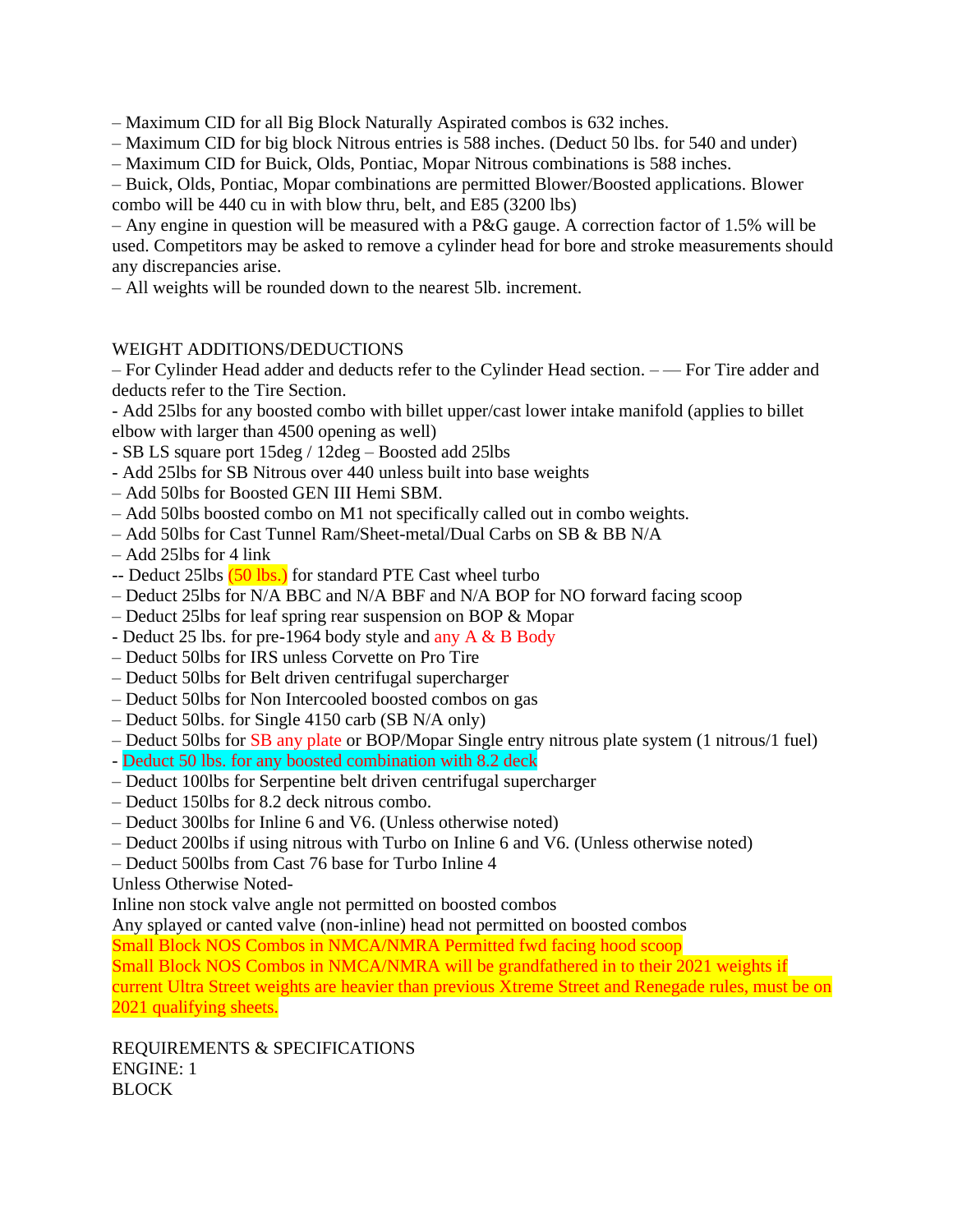Any aftermarket cast iron or cast aluminum block permitted. All blocks are restricted to factory OEM bore spacing for brand being used. LSX block bolt pattern is permitted for LS based engines. World Products Man-O-War bolt pattern is permitted for small block Ford engines. All entries are permitted to bush lifter bores. Billet Blocks prohibited. (NA BB combo permitted 4.900)

HARMONIC BALANCER

SFI Spec 18.1 balancer is required.

ENGINE MOUNTS & LOCATION

Engine/motor plates and mid-plates are permitted. Engine block and cylinder heads cannot be in contact with the firewall.

### CYLINDER HEADS

Factory OEM or aftermarket cast iron or aluminum cylinder heads are permitted. Billet and one-off fabricated heads are prohibited. All cylinder heads must maintain factory OEM bolt pattern for head and intake manifold bolts of manufacturer brand being used, **SBF** permitted additional modifications to improve sealing of cylinder heads. Porting is permitted. All cylinder heads must maintain factory OEM valve angles of +/- 2 degrees. The Event Tech Director reserves the right to check valve angle either on or off the vehicle. BB NOS cylinder heads will follow NMCA Extreme Street Rules. Note: Stock factory OEM heads are those cylinder heads that are factory production line installed on production vehicles as recognized by NHRA. \*NA BB Heads are called out above with specific weight.

#### INTAKE MANIFOLD

Any aftermarket, commercially available, mass produced, single carburetor, 4150 or 4500 series, cast intake manifold permitted. Fabricated, sheet metal, billet, and any tunnel ram intake manifold are permitted for Small Block & BB N/A combinations only. Modular/8.2 deck engines are permitted fabricated, billet and/or sheet metal intake manifolds. Porting is permitted. Cast Holley EFI ram intake permitted on SBF/LS boosted combinations only. See note in add/deduct section. NITROUS OXIDE

All entries are permitted to use any conventional single stage plate system or any conventional single stage fogger system. The use of water injection is permitted. The use of a plate system with a fogger system is prohibited. Nitrous push systems are prohibited. The use of agents other than nitrous oxide as part of, or mixed in, the system is prohibited. All entries must use only gasoline for the fuel enrichment circuit. All nitrous jets must be as-supplied, un-modified from the manufacturer and must be a concentric circle. No other shapes such as ovals, diamonds, etc… permitted. All entries are permitted to use a maximum of two 10lb nitrous bottles or a single 15lb nitrous bottle. Any method of cooling the nitrous bottle inside the vehicle is strictly prohibited. Bottle temperatures will be randomly checked before and/or after a run. If the bottle temperature is found to be colder than 65 degrees, the run will be disqualified.

Plate System: Any conventional single stage or cross-bar single stage plate nitrous system with a maximum of four spray bars (two nitrous & two fuel) permitted on SB.

Small Block combinations using a conventional single stage, single plate nitrous system have Unlimited nitrous jet size.

Big Block Chevrolet or Big Block Ford combinations using a conventional single stage, single plate nitrous system with single entry (one nitrous jet and one fuel jet) have a maximum of a nitrous jet size of  $.136.$   $(.130)$ 

The maximum allowable number of solenoids for any single stage plate system is three (1 nitrous, 1 fuel and 1 redundant purge). Progressive systems are permitted.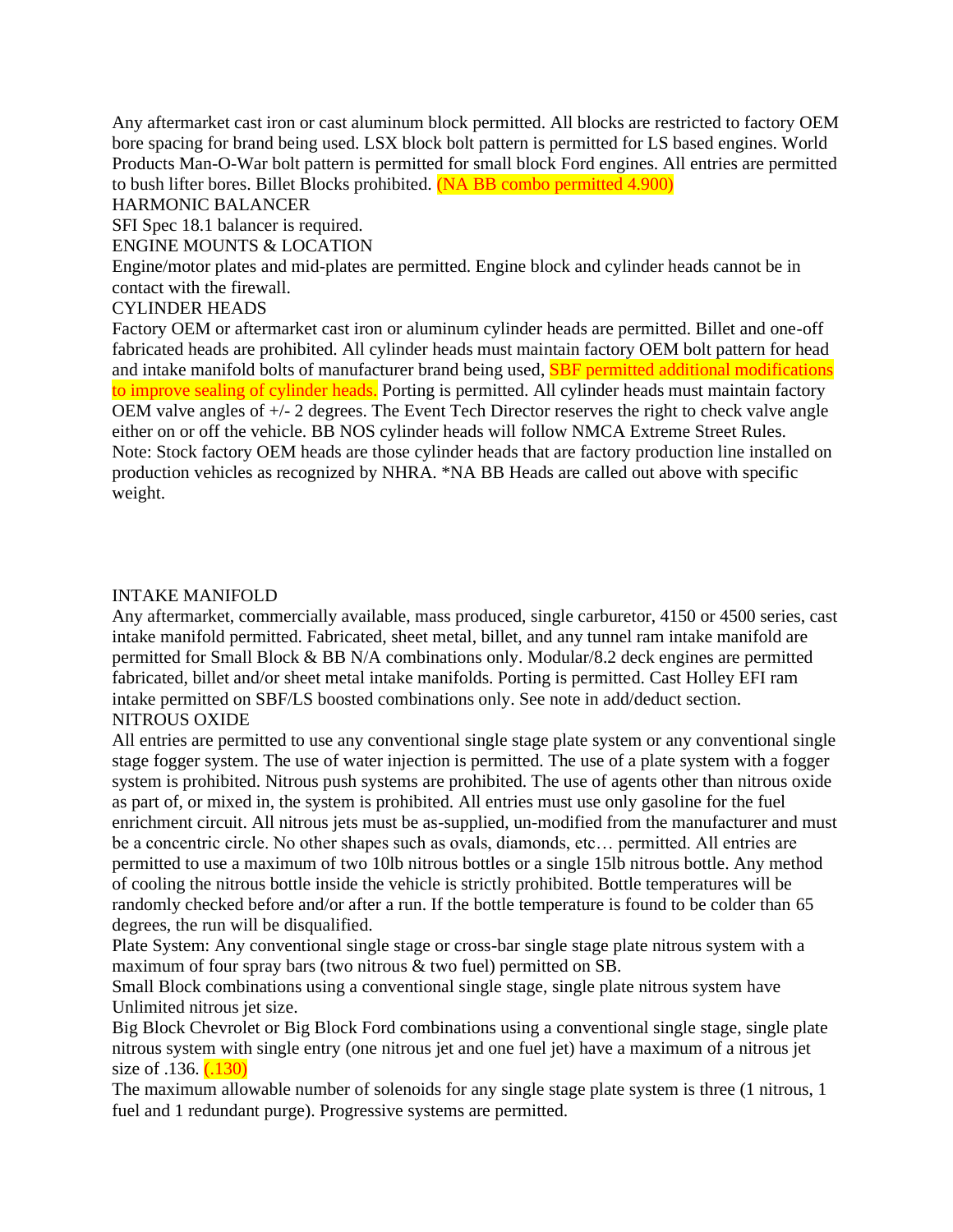Single Stage Fogger: Any conventional single stage nitrous fogger system permitted. One nitrous/fuel nozzle per cylinder permitted. All SB entries using a single stage fogger system have a maximum jet size of .046 (weight add for .048 jet on 465 cu in)(BB entry limited to .046) (The maximum allowable number of solenoids for any single stage fogger system is five (2 nitrous, 2 fuel and 1 redundant purge). BBC/BBF limited to (2) .125 nitrous solenoids. Progressive systems are permitted.

Purge System: Nitrous purge systems are permitted a maximum of 1 solenoid. Progressive systems are permitted to use one inline ''safety'' solenoid. Purge line must clearly exit the hood/cowl or body in a fashion to not allow purged nitrous to enter the engine when racing.

Nitrous Lines: All entries are required to have one continuous -8 maximum (Plate System) and -8 maximum (Fogger System) uninterrupted (no coiling) nitrous supply line from the nitrous bottle to the engine. Maximum length of nitrous supply line from nitrous bottle to nitrous supply solenoid is 15ft. The line from the valve to the engine cannot store/hold nitrous oxide when the system is not in use.

#### SUPERCHARGER

Centrifugal superchargers are limited to the following dimensions: Maximum impeller inducer diameter of 3.70 inches with a maximum inlet outside diameter of 4.75 inches. . Supercharger impeller must be constructed from aluminum. Centrifugal superchargers are permitted to use any gear drive or transmission system, including the Vortech V30 series or Pro Charger F1A-91 or F1A-94. Inlets for superchargers must not be exposed to ram air and pass a "line of sight inspection" from the front of the vehicle, I.E. they must be blocked off from a direct source of air this includes closing off factory holes/grills. (Unless mod, 8.2, or sub 365 cu inch. On gas)

#### TURBOCHARGER

All cast wheel turbochargers (mid-frame GT47/S400 chassis only) must be as manufactured from factory with an "as cast" or billet wheel. For "cast or billet wheel turbo", any inconsistent modifications to compressor or turbine wheel, blades, hubs, cover, or housing, beyond accepted commercially available manufacturing process, is PROHIBITED. Compressor inducer cannot exceed 76.6 mm. Maximum inlet diameter for compressor housing will not exceed 78.6 mm (2 mm for housing/wheel clearance). Reducers PROHIBITED. Compressor exducer (this includes the backing plate and the tip to tip measurement) cannot exceed 116 mm and at no point extend past the 116 mm backing plate (i.e. no reverse clipping of the wheel permitted). Inducer blade tip measurement will take place at the leading edge (must capture .200 of blade tip) where the tip meets the compressor housing and must extend to the final exducer measurement without steps. Compressor map groove will not exceed .250 of an inch and must be maintained throughout the entire circumference of the groove. Adjustable map groove rings prohibited. Any turbocharger entry may be asked to remove the compressor cover for tech inspection. The turbine wheel will not exceed 96.5 mm x 88.5 mm. Turbine wheels are only allowed to be constructed from Inconel material. Compressor wheel/impeller must only be constructed of cast or billet aluminum material. Bore-less shaft PROHIBITED. Reducers PROHIBITED. No reduction or milling permitted on the compressor or turbine retention nuts. (Hub and turbine retention nut diameter minimum is .850) No bore-less shaft turbochargers permitted. (6 cylinder see weights)

#### RAMAIR

See combination weights for ram air information

### INTERCOOLING

Air-to-water intercoolers are permitted for supercharged and turbocharged entries only. Only one intercooler is permitted for all boosted applications. Intercooler with M1 fuel prohibited. METH INJECTION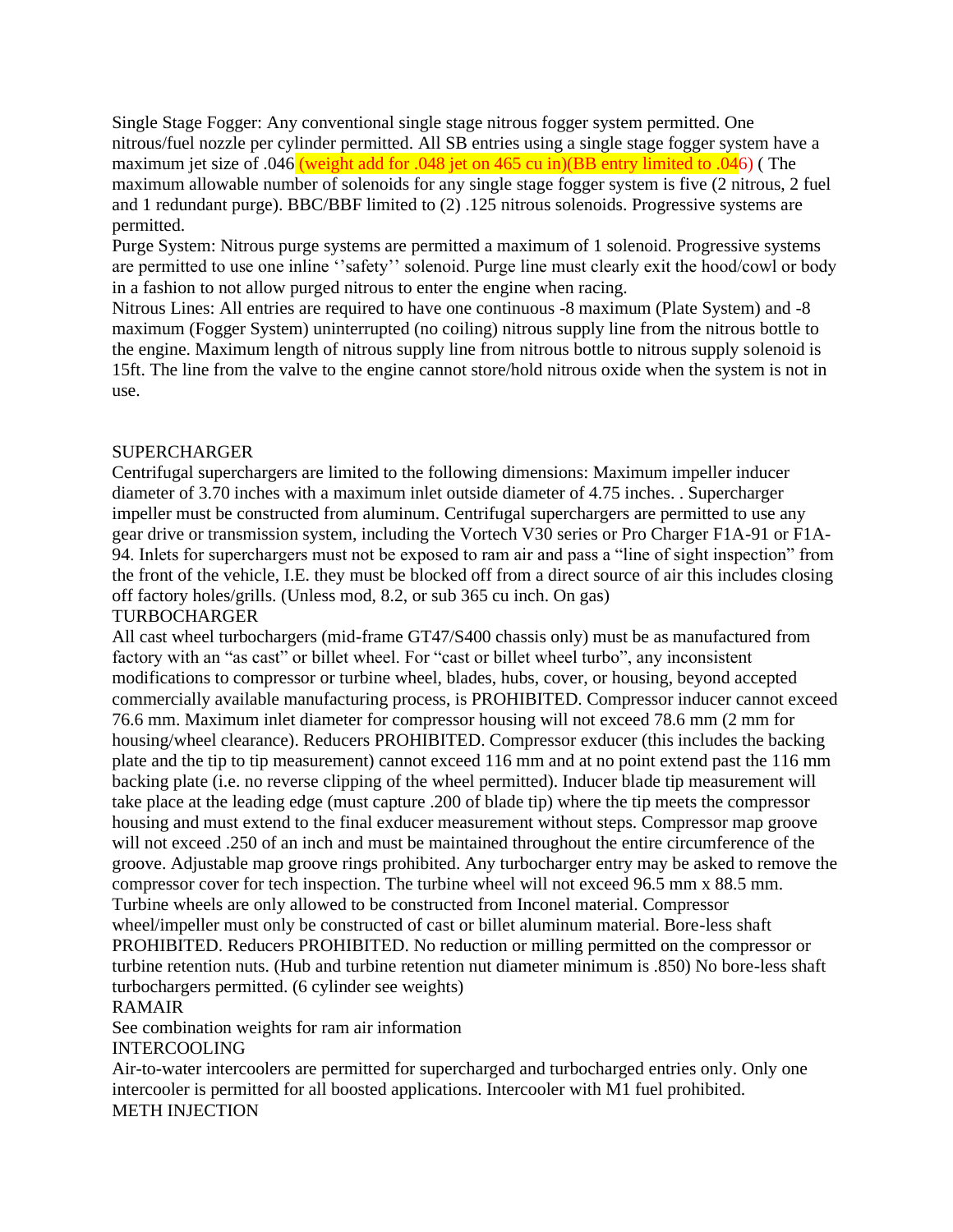Meth injection permitted on Nitrous combos only. Any use of nozzle/injector in any engine combination forward of throttle body/ carburetor is strictly prohibited. All injectors on boosted combos must be directly mounted to the intake manifold.

OILING SYSTEM

Any Oil System permitted. Any oil pump, vacuum pump, and oil pan permitted. All entries are required to use an oil retention device. Device can be either a ballistic style blanket or a custom built metal pan. Metal pan must extend from the engine/motor plate rearward to the back of the engine. Metal pan must fit inside the frame rails and be 3 inches above the ground.

### COOLING SYSTEM

Any cooling system permitted. Radiators are not required.

### EXHAUST SYSTEM

Any exhaust system permitted. All exhaust systems must be directed out of body and away from driver and fuel tank. Exhaust may exit underneath car or out the front fenders but must not affect timing or staging beams. Bull horns or upturned exhaust prohibited. Must have mufflers. (Turbo exempt from muffler requirements)

# FUEL SYSTEM

Any electronic, mechanical or belt driven fuel pumps are allowed. Electronic fuel pumps must shut off with the master electric cut-off switch. Fuel cell must have a pressure cap and be vented to the outside of the body. Front mounted fuel cells must meet SFI Spec 28.1 and be mounted between the frame rails or enclosed in a round tube frame. A round tube frame must be constructed of a minimum of 1 ¼-inch O.D. x .065-inch chrome moly tubing. Artificial cooling or heating of fuel (i.e., cool cans, ice, Freon, etc.) prohibited. Circulating systems that are not part of the normal fuel pump system are prohibited.

### EFI SYSTEM

Any aftermarket electronic or mechanical fuel injection may be used. Fuel injector size and or type are unlimited.

### THROTTLE BODY

Any single aftermarket throttle body permitted. (Unless N/A)

### CARBURETOR

Maximum carburetor size for all power adder entries is a single 4500-style or a Pro-Systems 115mm SV1.

# THROTTLE LINKAGE

Throttle control must be operated by the driver's foot.

### FUEL

VP Racing Fuels Gasoline, M1, Q16, C-85, E-85, C12, 16, 23, 25, 45, or NO2 are the only fuels permitted. Event Tech Director reserves the right to inspect fuel at any time during competition Failure to pass Fuel Check is grounds for disallowance of the run during competition and disqualification from the event during eliminations. Fuel is checked using various means. Samples given to Fuel Check Technical Inspectors are compared to data taken from known fuel samples provided by VP, adjusted for temperature, and within a tolerance determined by Event Tech Director. Failure occurs when the sample readings fall outside those tolerances. DRIVETRAIN: 2

# CLUTCH, FLYWHEEL & FLYWHEEL SHIELD

Flywheel and clutch meeting SFI Spec 1.2, 1.3, 1.4, or 1.5 is mandatory. Clutches are limited to a dual disc maximum. Flywheel shield meeting SFI Spec 6.2 or 6.3 is mandatory. Clutch must be manually operated by the driver's foot. Electronics, pneumatics, hydraulics, or any other device may in no way affect the clutch system. The throw-out bearing must release all fingers, levers, stages, etc. simultaneously. Staged or variable release clutches are prohibited.

MANUAL TRANSMISSION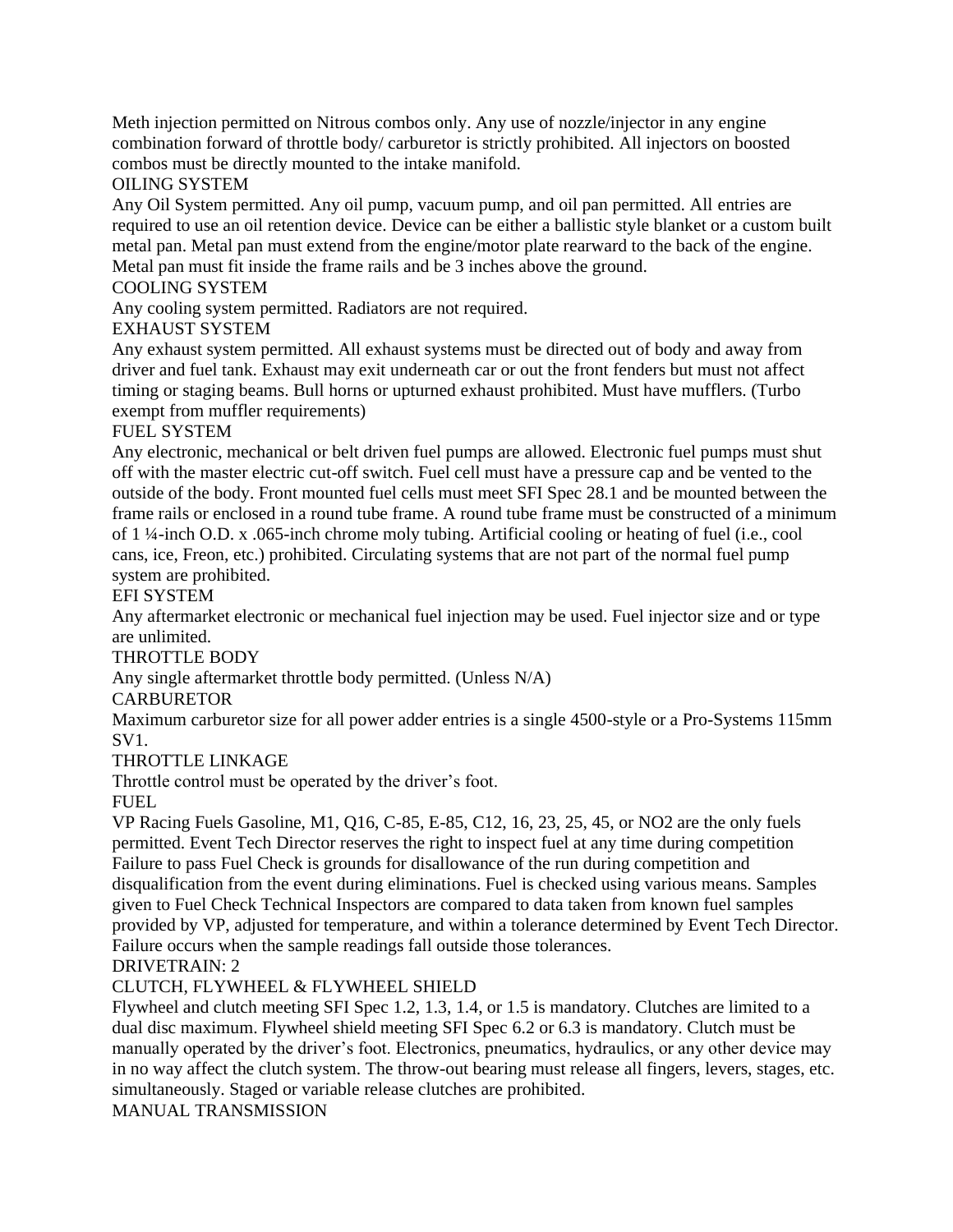OEM or aftermarket transmissions with a maximum of 5 forward speeds permitted on N/A combinations only. Clutchless models permitted. Any gear change must occur from direct action by the driver. Pneumatic, electric, hydraulic, etc. shifters prohibited. Torque converter not permitted with this type of transmission. Manual transmissions must utilize SFI approved bell housing. AUTOMATIC TRANSMISSION

Any OEM or aftermarket automatic transmission is permitted. Lock-up style transmission and/or torque convertors are prohibited unless OEM equipped (i.e. A.O.D.). The use of transmission-toengine adaptors is permitted. The use of trans-brakes is permitted. Pneumatic, electric, hydraulic, etc. shifters permitted.

### **STEERING**

Any American production type steering system permitted.

### SHOCKS/STRUTS

Aftermarket stock-type shocks/struts permitted. Rear coil-over shocks are permitted.

# FRONT SUSPENSION

Factory type front suspension only. Coil over shocks are allowed. Aftermarket replacement control arms are allowed. Aftermarket K-Members/Commercially available sub-Frames allowed. (Must have prior approval from tech) Strut towers must be in factory location with factory sheet metal attaching factory frame rail to top of strut tower, can be notched, windowed, or trimmed for header clearance but must maintain factory sheet-metal attachment.

### REAR SUSPENSION

Stock-type, ladder bar, and racing 4-link rear suspension systems are permitted.

WHEELIE BARS

The use of wheelie bars is prohibited.

#### FRAME: 4

**CHASSIS** 

All vehicles must have a chassis that meets the guidelines set by SFI for their respective speed and elapsed time. A valid NHRA serialized sticker is mandatory at an NHRA Member Track. FRAME

Stock frame required from the forward edge (closest to the bumper) of shock/strut tower to the back of the rear wheel tub. Back-halved cars are prohibited. Front and rear sub frames may be joined together. Horizontal and vertical notching of rear frame rail is permitted for tire/rear end clearance.

### WHEELBASE

Entries must retain stock wheelbase dimensions of  $+$  or  $-1$  inch. Maximum wheelbase variation from left to right is 1 inch.

### GROUND CLEARANCE

A minimum of 3 inches from the front of the vehicle to 12 inches behind front spindle centerline is mandatory. A minimum of 2 inches for the rest of the vehicle is mandatory (except for oil pan and exhaust headers).

TIRES & WHEELS: 5 **TIRES** POWER ADDER LEGAL TIRES: MT 3559 275/60-15 ET Street R Hoosier DR1 275/60-15 MT 3553 255/60-15 ET Street R or any 26 x 8.5 or 26 x 10 – DEDUCT-50lbs MT 3453 275/60-15 ET Street S/S – DEDUCT -50lbs N/A LEGAL TIRES: MT 3559 275/60-15 ET Street R – DEDUCT – 25lbs MT 3453 275/60-15 ET Street S/S – DEDUCT -150lbs MT 3754X 275/60-15 ET PRO 275 WHEELS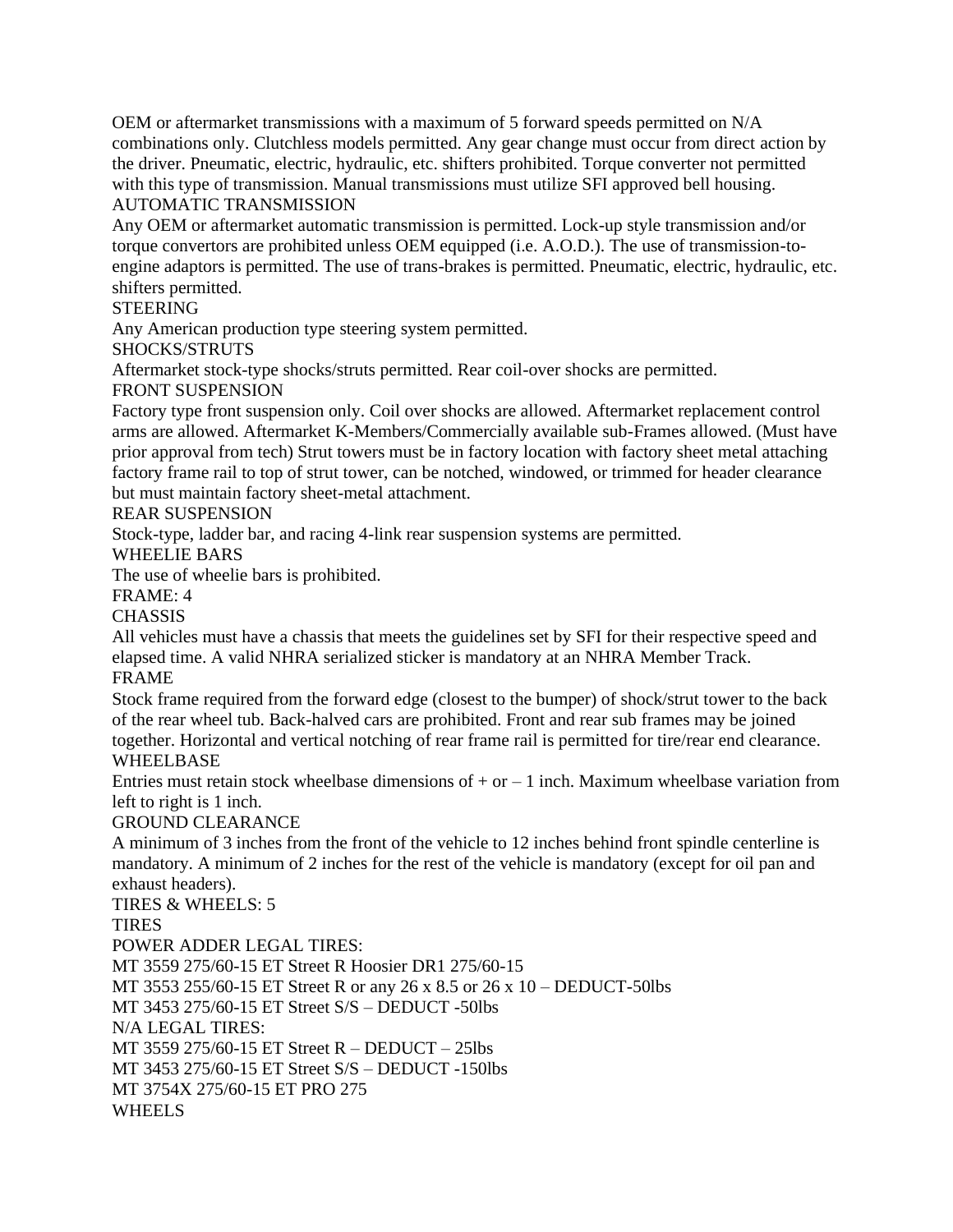### Aftermarket racing wheels permitted.

# INTERIOR: 6

# UPHOLSTERY

Interior must maintain a factory upholstered appearance. OEM dash board is required and can be made of fiberglass or carbon fiber. Any aftermarket racing style seat is permitted. Driver's seat must be located in the stock location. Passenger seat is not required. Door panels are required. Floor and transmission tunnel where visible must be carpeted or upholstered.

### STEERING COLUMN/WHEEL

Aftermarket steering columns and steering wheels are permitted.

# PEDALS & PEDAL LOCATION

Stock type pedals/linkage is required.

# BODY: 7

# BODY

Body must retain original appearances and profiles for year being used. OEM body shell must be intact. Light weight body panels are restricted to hood, fenders, bumpers, doors and deck-lid/truck-lid or hatch. Composite roof panels are permitted on 2005 and newer vehicles. Hood and deck-lid/trunklid must be hinged or lift off style. All front ends must be of factory dimensions and cannot be lengthened. Splitters are not permitted to be fwd of the front bumper line on a vertical plane. Alterations or aerodynamic modifications are prohibited. Body must be finished or painted. Pre-1964 body style will receive -25 deduction

# HOOD SCOOPS

The use of aftermarket forward facing hood scoops is prohibited on power adder combos. The use of cowl induction style hoods are allowed on any vehicle with a maximum height of halfway point of windshield. Factory OEM forward facing hood or factory OEM ram air hood with scoops is permitted. Forward facing hood scoop on N/A combinations permitted.

# COWL AREA

OEM cowl is required and modifications are permitted.

# GRILLE

Grille must maintain a "professional appearance" for year, make and model being claimed. FIREWALL

Stock, factory firewall is required. Notching and smoothing of firewall is permitted but must be identifiable as being in the factory location. Factory OEM fiberglass firewalls (Corvette) are permitted to replace the factory firewall with a minimum of .024 thick steel located in the factory location.

# RADIATOR CORE SUPPORT

Radiator core support is not required.

### FENDER SPLASH PANS

Fender splash pans may be altered.

# WINDSHIELD & WINDOWS

OEM glass or NHRA approved Lexan is required.

# FLOOR

Stock floor in stock location is required under driver and passenger seats. Flat area of floor-pan behind seat area and rearward may be replaced with a minimum of .024-inch thick steel or .032-inch aluminum. All entries are allowed a removable trans-tunnel.

# WHEEL WELLS

Aftermarket style mini-tubs are permitted.

# WING/SPOILERS

All entries are permitted to use rear wing/spoilers. Wing/spoilers are allowed a maximum length of 26 inches. Any adjustments to the wing/spoiler during a run are prohibited.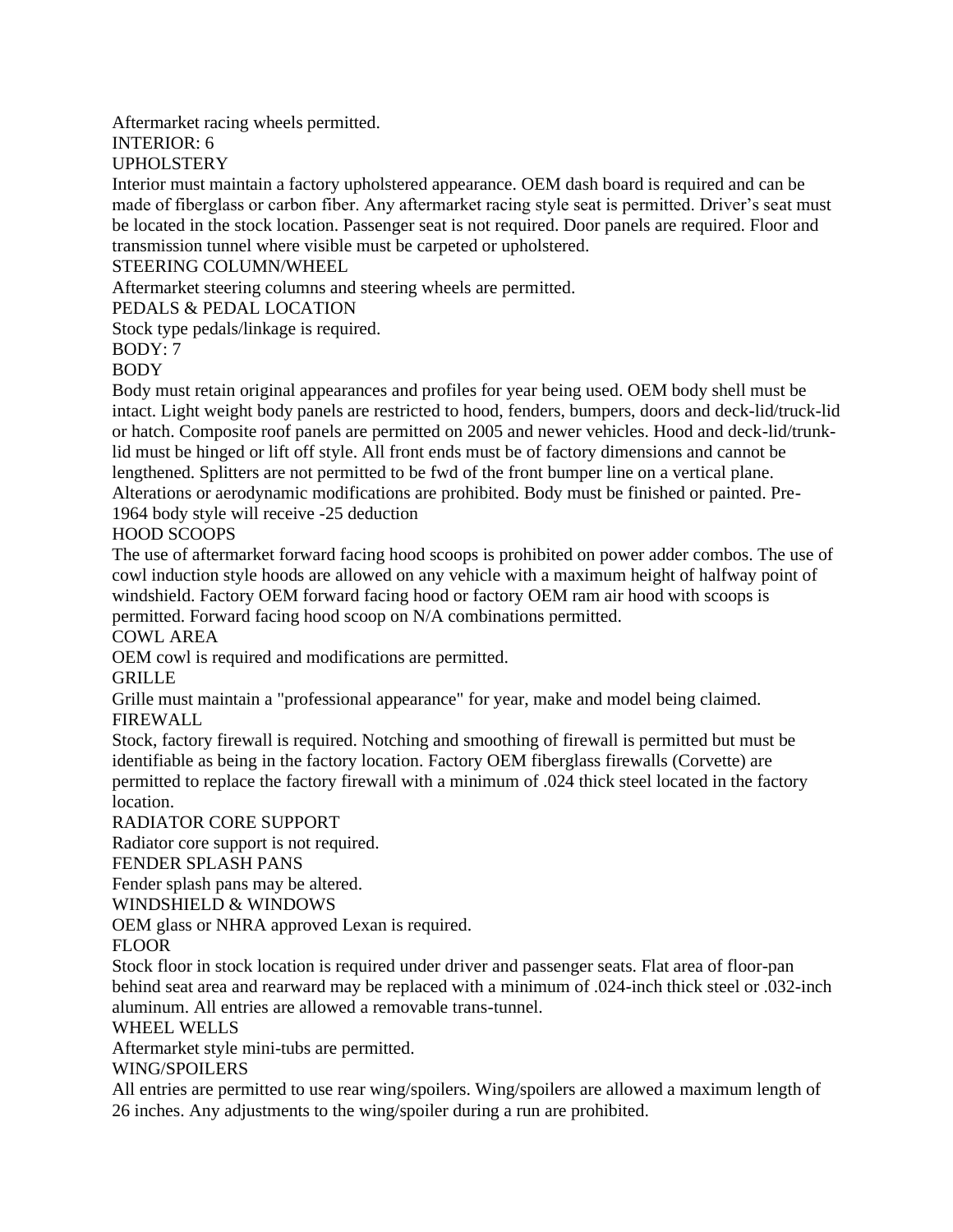#### STREET EQUIPMENT

All entries must have operational headlights/fog lights and taillights.

APPEARANCE

All cars in competition must be painted or wrapped. Advertising graphics are permitted on the body. In order to be eligible for the Ultra Street Shootout points championship program, all sponsors' decals must be easily visible and located on the outside of the vehicle. Failure to do so can result in the driver forfeiting all claimed championship points for that particular event. The Ultra Street Shootout points championship program requires that all entries run the following decals:

1. Championship Windshield Banner: Decal needs to be located on the top of the windshield or just above the windshield located on the body.

2. Championship Series License Plate: Plate must be located on the front of the vehicle

3. Class Sponsor(s): Decal must be located on the passenger's side lower portion of the windshield.

4. Class & Competition Numbers: Numbers must be easily visible/legible and located on the front, back, and both side windows.

ELECTRICAL: 8

**BATTERIES** 

Battery may be relocated and must be an automotive type.

**IGNITION** 

Any battery-operated ignition system permitted. Distributorless ignition systems are limited to one coil per cylinder only. Optical devices and magneto ignitions are prohibited.

### MASTER CUTOFF

A master cutoff switch is mandatory on all vehicles with a battery located in the trunk.

### STARTER

Aftermarket starters, in stock location permitted.

SUPPORT GROUPS: 9

# BRACKET RACING AIDS

The use of any bracket racings aids such as optical sensors, delay boxes, shutter boxes, throttle stops, etc. are prohibited. The use of any device (electrical or mechanical) that allows a driver to ascertain the position of their vehicle to the starting line is prohibited.

# PRESSURIZED BOTTLES

All pressurized bottles must meet D.O.T. 1800lb minimum specification.

#### TOW VEHICLES

The use of tow vehicles is permitted.

### $DRIVER·10$

### DRIVER

The driver when in the vehicle, from the ready line until the vehicle is safely stopped on the return road, is required to have all safety restraint systems (including the helmet) on and be securely fastened in the vehicle at all times.

### CREDENTIALS

A Valid state or government issued driver's license beyond a learner/s permit level is mandatory for cars running 10.00 or slower. A valid NHRA competition license is mandatory for cars running 9.99 or quicker, at a NHRA Member Track. A valid NHRA or an IHRA competition license is mandatory at an IHRA Member Track.

Note: It is ultimately the competitor's responsibility to familiarize themselves with the Ultra Street class requirements as well as all NHRA safety requirements. The competitor agrees they bear the ultimate responsibility when it comes to safety and how it complies with Ultra Street Class rules and NHRA rule books. The competitor also agrees that no one else other than the competitor is in the best position to know about how their particular race car has been constructed and how to safely operate it.